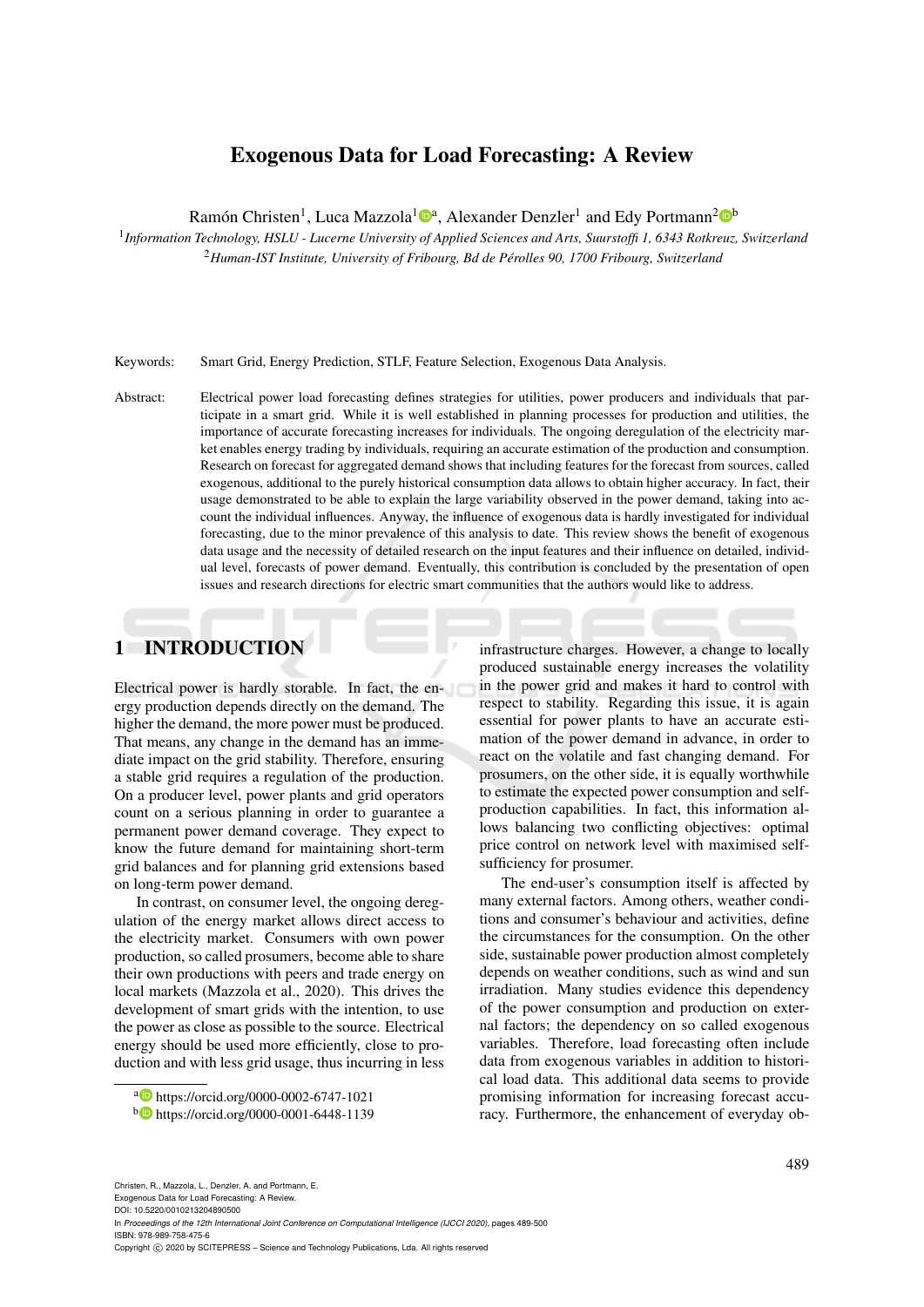jects by electrification, the consequent growing diffusion of consumer grade Internet of Things (IoT) devices and the stream of information through social networking services open up new possible sources for exogenous data.

Load forecasting is an activity with differing challenges. Parameters such as the forecast time window or the aggregation level can completely change the focus and imply different challenges. That also applies for exogenous data as this information is used to increase the forecast accuracy. Its value for contributing on better results strongly depends on the forecast focus. Therefore, it is of paramount importance to precisely know the level of support provided by each variable for load forecasting. Although the influence of several well studied exogenous variables on the power consumption is known, the real increase for forecast quality and certainty is broadly unknown.

This paper gives a review of previous work on load forecasting with focus on the use of exogenous variables for predicting power demand. The review is based on literature searches run between March, 16th and April, 3rd 2020 on both IEEE Xplore and Google Scholar libraries. While IEEE Xplore provides publications in computer science and engineering, Google Scholar has been considered for covering a wide area of scientific publications. The literature research comprises the terms: *Short-Term Load Forecast (STLF), power prediction, load forecasting, exogenous variables / features / data, feature selection* and *social media*. It considers more than 50 publications, with a focus on recent trends. In fact, about 85% appeared in 2010 or later (half of which in the last 3 years). The analysis shows findings in: a) the correlation of exogenous data to the power demand, b) considered data in load forecasting and c) feature selection approaches for accuracy improvements. In addition, this paper gives an overview of the most common applied forecasting methods and points out the demand of an in-depth analysis on the use of exogenous data for increasing the prediction accuracy.

The remainder of the paper is organised as follows: Section 2 presents the use of exogenous data, by disclosing the impact and advantage of considering it in load forecasting. Following, Section 3 reveals the broad variation of used exogenous data in the analysed approaches. A grouping and mapping of the various variables with respect to the application incidence directs the focus of the research. Section 4 highlights, for various parameters, their information value in power utilisation forecasting. Additionally, Section 5 and Section 6 review common feature selection practices. For covering all characteristics of these variables in load estimation, this part also include a discussion of methodologies and issues existing. Based on this review, Section 7 discloses a revealed knowledge gap about the true information value of exogenous data in load forecasting, before our conclusion (Section 8) terminate this contribution.

## 2 IMPACT OF EXOGENOUS DATA IN LOAD FORECASTING

This section answers the question about *why exogenous data is used in load forecasting*. Predicting the energy consumption is an old endeavor (Gross and Galiana, 1987). Whether for long-term decisions in respect to grid assets or short-term load balance estimations in modern smart grid approaches, the prediction always needs to be as accurate as possible with respect to its energy consumption. Balancing the production and demand of power or trading energy on a deregulated market among others, require a high agility of power producers and storage assets to guarantee at the same time grid stability. Because of this requirement, both may profit from an accurate and reliable prediction. In an initial effort, experts purely estimated the power demand for the next few hours, days or weeks based on the historical behaviour. This simple estimation features a high uncertainty as it assesses the prospective behaviour on history only, without considering any context to it. Certainly, it suffices for rough decisions but not for issues with a finer granularity or a higher complexity, such as balancing significant and quick load changes.

The power demand as well as the production from sustainable sources depend on higher-level circumstances. Power generation units such as Photo Voltaic (PV), for instance, produce energy depending on the intensity of solar irradiation. Similarly, the power demand depends on the operation of electrical loads which is driven by external factors. In fact, users define the consumption profile by turning on an off their devices, under the needs determined by higher-level circumstances. Accordingly, researchers try to use information of this external factors, so called exogenous data, to improve the load forecasting quality. The correlation between the climate and the power consumption have already been discussed half a century ago (Heinemann et al., 1966). And the results of many dependency studies demonstrate a positive correlation with the proposed forecasting approaches, when using exogenous data in load forecasting.

Using exogenous data as additional source for input data in load forecasting allows for the extraction of context related features. This features provide information from higher-level circumstances that di-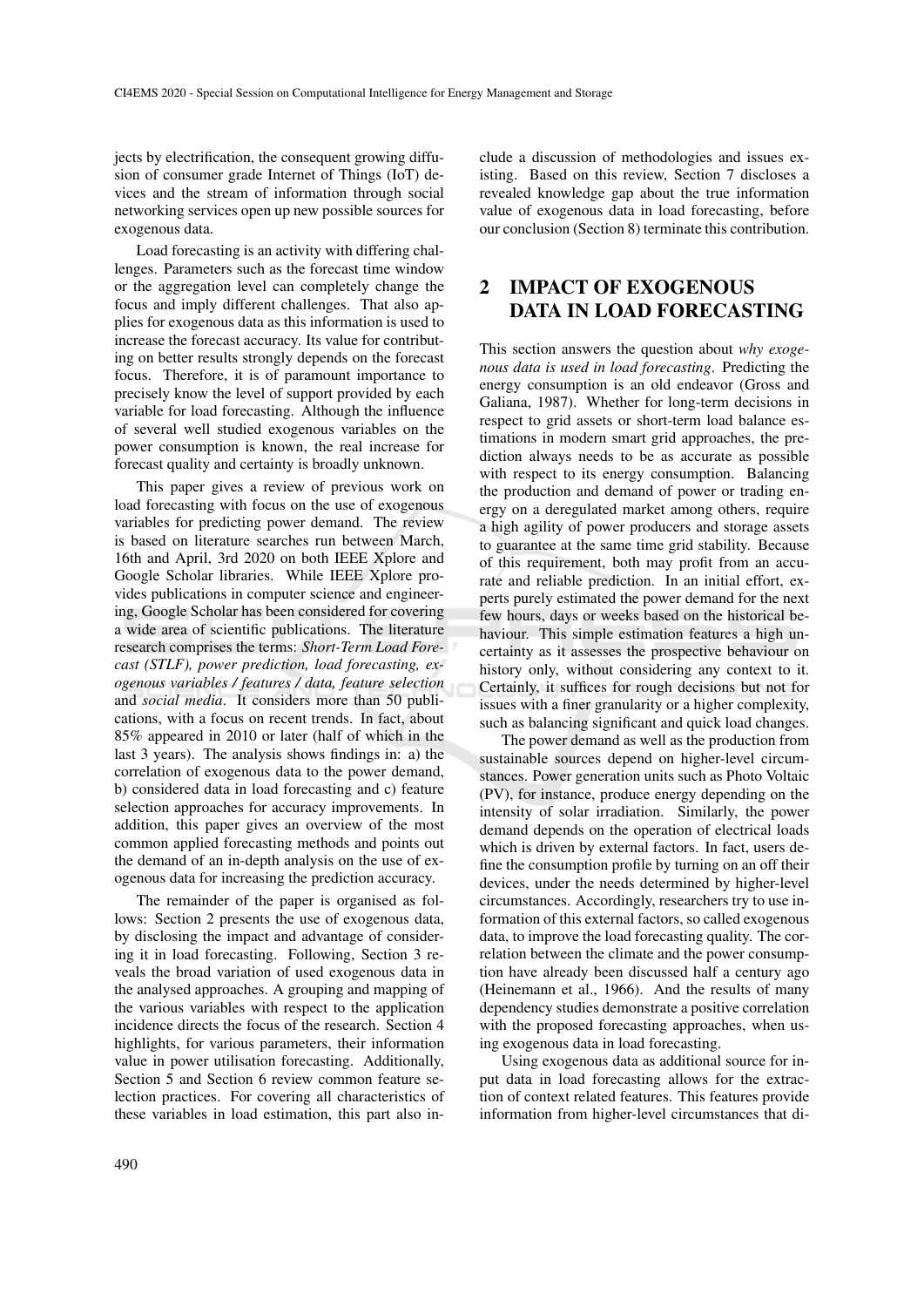

Figure 1: Load forecast feature sources.

rectly influence the power time series. As depicted in Figure 1 the information from exogenous data can originate from recordings, current measurements or forecasts. The extracted features from the exogenous data can be used together with the information from power load data for building a pool of features which describe the target power time series. Alternatively, exogenous data can also be used decoupled and therefore without load data as shown in (Kandil et al., 2006) where they evaluated an approach for missing historic load data. In a typical application, the extracted features pass a selection procedure that pick a few features with high relevance which are subsequently forwarded to the input of the forecast algorithm. For a refinement, the parametrisation of the feature extraction and selection methods can also consider the output of the load forecast in a feedback loop.

Exogenous data can be seen as meta-data of the power load. They provide information about higherlevel circumstances that affect the consumption as well as the production. As in (López et al., 2017) and (Janicki, 2017), the literature shows that considering this additional information can improve the load forecast quality. However, this also shows the high complexity of the dependency of power load on various influencing variables. There is no single but also not a fixed set of variables that completely describe the consumption nor the production. The broad variation of exogenous data and their impact on load forecasting is discussed in the following sections.

# 3 EXOGENOUS DATA IN LOAD FORECASTING: CHARACTERIZATION

In this section, an *exploration on which exogenous data are used in load forecasting* is provided. Energy consumption forecast mainly extracts key information from recordings of the target variable to predict the future demand. These recordings are scanned for describing key values under the assumption that time series similarly continue as in history. The extracted characteristics that accurately define history time series such as frequencies, wavelet components or patterns that follow a typical structure, serve as input variables for the forecast as in (Chen et al., 2008; Zheng et al., 2017; Silva et al., 2017; Jiang et al., 2017). Some approaches, such as Rana and Koprinska (Rana and Koprinska, 2012b; Rana and Koprinska, 2013), try to fully include this source for better forecast results. In this work, they claimed to achieve better forecast results by means of a shift invariant transformation of the frequency components in the exogenous data. However, despite the high informative value of the history data, there is a possible valuable improvement in forecasting accuracy of the power load by extending the input variables with exogenous data.

The literature review revealed a wide range of additionally included exogenous data. More than 50 different variables could be identified from 48 analysed publications. By clustering them into typology-based general categories, we were able to identify the following groups:

- Weather data *(humidity, precipitation, temperature, wind-chill, etc.)*
- Calendar data *(date, events, moving holidays, summer break, etc.)*
- Day information *(before/after holiday, (non-) working day, weekday, etc.)*
- Socio-economic *(economic trends, gdp, # of employments, etc.)*
- Demographic information *(birth rate, dwelling count, population, etc.)*
- Others *(no. of sensors, occupants, devices, etc.)*

Anyway, our analysis discovered a high variation in the usage of these factors. Counting the occurrence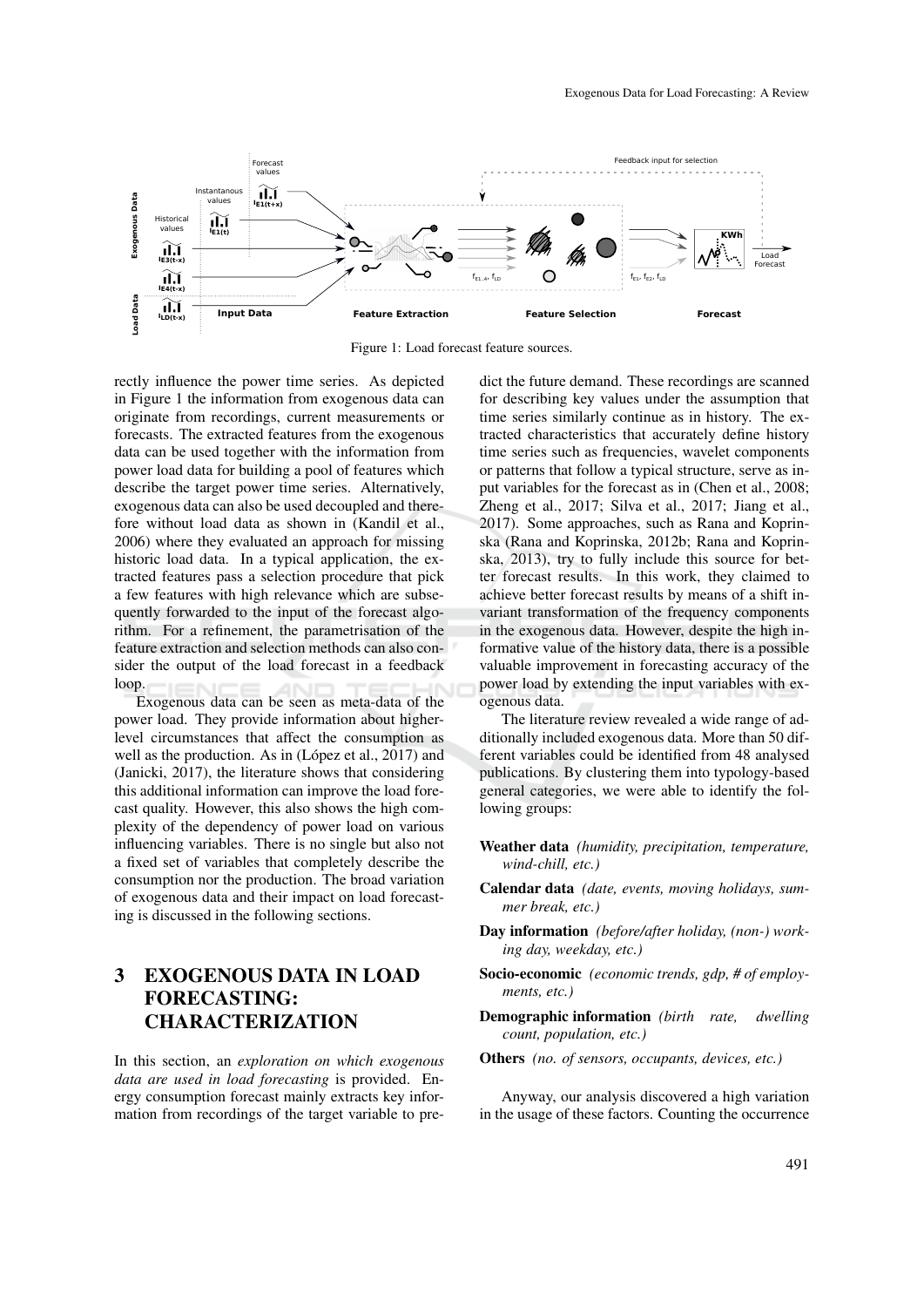of all variables in the analysed forecast approaches reveals large differences in the consideration received by the higher-level categories. With a significant gap, weather, calendar and day information are clearly the default choices. 50% and more of the approaches include data from these groups. In contrast, only about 10% or less use socio-economic data, demographic information or other data to enrich the input variables. Table 1 shows the inclusion of exogenous data regarding the different higher-level groups in a descending order. It emphasises the large gap of favoured additional data sources to the minor ones.

Table 1: Inclusion of exo. data in load forecast.

| Weather data            | 63% |
|-------------------------|-----|
| Calendar data           | 55% |
| Day information         | 53% |
| Socio-economic data     | 8%  |
| Demographic information | 5%  |
| Other data              | 5%  |
|                         |     |

A breakdown of the variables in weather data presents four main clusters: (i) temperature related data with a usage proportion of approx. 37%. It appears to be the most relevant weather variable and includes any temperature data such as the air temperature, dry- and wet-bulb temperatures or the wind-chill index. Followed by (ii) humidity and (iii) wind-speed information that equally share about 20%. The sky coverage (iv) has still a proportion of 12%. The remaining 30% comprises rarely used variables such as precipitation or air pressure information.

A significant parameter in load forecast is the forecast time window. Due to different problem representations depending on the time window, the literature separate the forecast time windows predominantly in four time section: Very-Short-Term Load Forecast (VSTLF), STLF, Medium-Term Load Forecast (MTLF) and Long-Term Load Forecast (LTLF). However, the time span definition for each of them is differently designated in literature, as shown in Table 2. This review integrates the VSTLF into the group STLF because of the minimal differences shown in terms of exogenous data usage between those two categories.

Table 3 to 5 provide an overview of the distribution of three forecast key values and the inclusion of exogenous data accordingly. Table 3 divides the forecast time window in STLF, MTLF and LTLF. The forecast resolution and the aggregation level are compared in table 4 and table 5 respectively. In all tables, the first column represents the proportion of the variables of all evaluated approaches. The columns after the double line separation represent the distribution of included exogenous information for each variable. The review focus on the use of exogenous data in power demand forecasting. Approaches for other variable forecasts or without exogenous data are out of this scope. Hence, a change of the focus may yield different results in statistics.

In Table 3 it is obvious that researcher pay more attention to STLF when considering exogenous data as supporting input data. Mid- and long-term forecast have only a proportion of 10% and 5% respectively. However, decoupled from the forecast time window, historic load data always seems to be a key input source for load forecast. For all time window, they have a prominent proportion of approx. 30% of the considered input data. In contrast, only long-term forecasts use socio-economic and demographic information seriously as additional input variables. Midand short-term forecast time window rather consider weather and day information whereas calendar data seems to provide valuable information for all time horizons.

According to the mainly provided forecast resolution in literature (see Table 4), it is separated in hourly, daily or yearly forecasts. The forecast resolution represents the time span of a single forecast value comprising either an instant demand or a peak value. Comparing Tables 3 and 4, the proportion of the forecast resolution shows a similar distribution as of the forecast time windows. This high correlation implies that forecasts with short time windows usually provide higher resolutions. The longer the forecast time window, the lower the forecast resolution. By considering the inclusion of exogenous data, it shows that only the proportion of other exogenous data differs from the relation to forecast window. This difference appears due to the evaluation of the study from Chen et al. that analyses the forecast behaviour by increasing the resolution (Chen and Cook, 2012).

The third key variable of the analysed studies in load forecasting, the node aggregation level presented in Table 5, points out a strong focus on utility level. More than 80% of all studies relate to forecasts on this level. That means, they consider the forecast of the power demand of numerous end users up to a summarised node on a utility level (i.e. of a grid branch, accommodation or production unit). The table also shows, that forecasts on utility and local levels include load data with a considerably higher proportion than individual forecasts. However, socio-economic and demographic data are only used on utility level. On the contrary, only the individual level includes other exogenous data in the inputs parameter list.

As evident from statistics, weather variables are the best scrutinised and most considered exogenous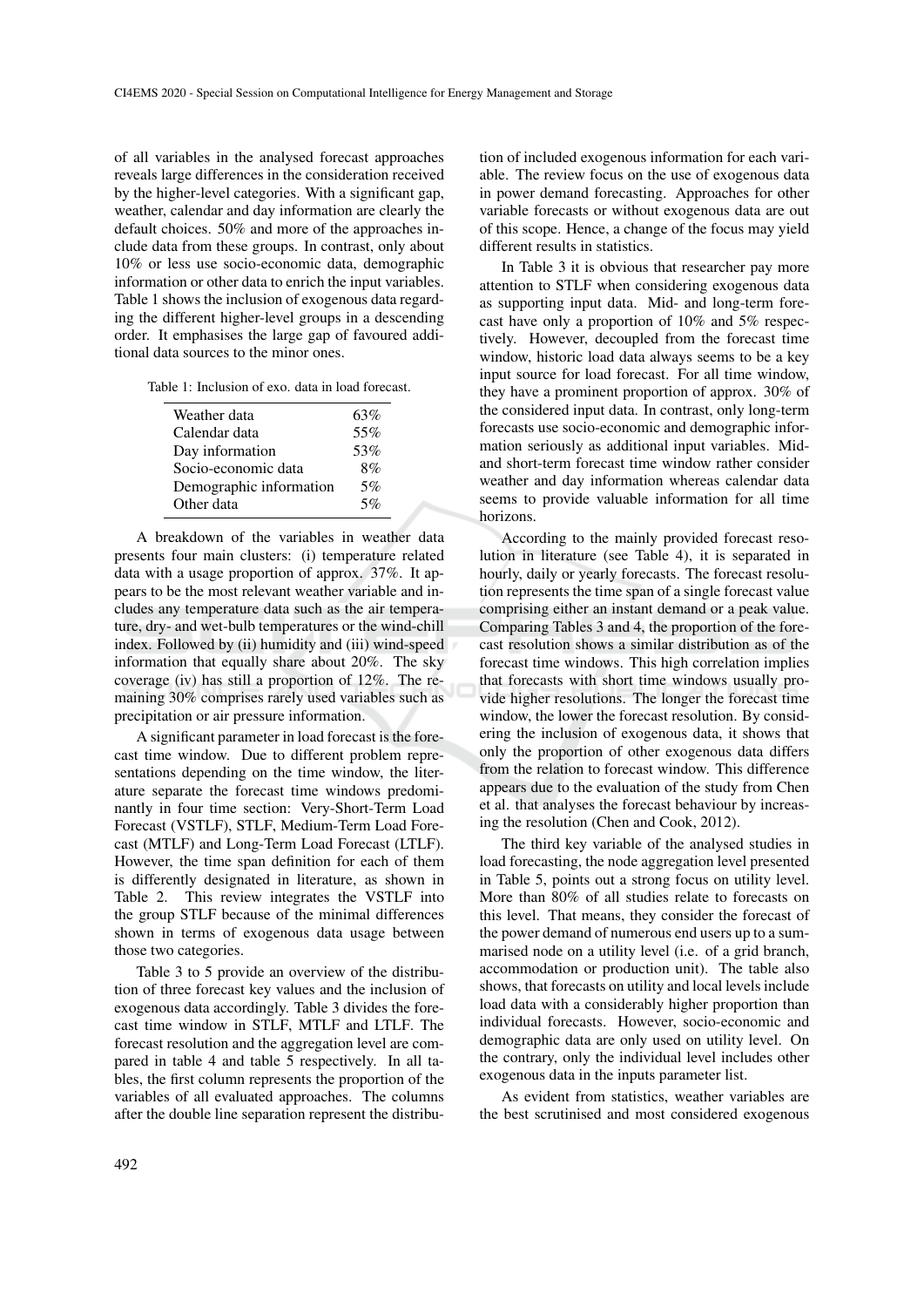Table 2: Definition of forecasting time horizons.

|              | (Hong, 2010) | Ma and Ma, 2017) | (Matijaš et al., 2011) | (Mirowski et al., 2014) | (R3/2 and Khostavi, 2015) | (Mustapha et al., 2016) | (Lot et al., 2017) | (Hammad et al noon |
|--------------|--------------|------------------|------------------------|-------------------------|---------------------------|-------------------------|--------------------|--------------------|
| <b>VSTLF</b> | 1d           | $<$ 30'          | 1h                     |                         |                           |                         | $<$ lh             | $<$ 1h             |
| <b>STLF</b>  | 2W           | $30' - 6h$       | $<$ 30d                | $1h - 1W$               | $1h - 1W$                 | $1h - 1W$               | $1h - 2W$          | $1h - 1W$          |
| <b>MTLF</b>  | 3Y           | $6h-1d$          | ${<}1Y$                | $1W - 1Y$               | $1M - 1Y$                 | $1W - 1Y$               | $2W - 3Y$          | $1W - 1Y$          |
| <b>LTLF</b>  | 30d          | $1d - 1W$        | >1Y                    | >1Y                     | $1Y - 10Y$                | >1Y                     | >3Y                | >1Y                |

Table 3: Forecast Time Window and Exogenous Data [%].

|                                                                       | % veal weather catendar pay socio-economic others |  |  |    |  |
|-----------------------------------------------------------------------|---------------------------------------------------|--|--|----|--|
| STLF 85 29 25 21 22 1<br>MTLF 10 27 27 27 18 0<br>LTLF 5 29 0 14 0 29 |                                                   |  |  |    |  |
|                                                                       |                                                   |  |  |    |  |
|                                                                       |                                                   |  |  | 29 |  |

Table 4: Forecast Resolution and Exogenous Data [%].

|                           | %   Lead weather Calendar pay Socio-economic aphic                                                              |  |    |    |  |
|---------------------------|-----------------------------------------------------------------------------------------------------------------|--|----|----|--|
|                           |                                                                                                                 |  |    |    |  |
| Hourly<br>Daily<br>Yearly | $\begin{array}{c cccc}\n80 & 33 & 17 & 22 & 22 \\ 15 & 29 & 26 & 21 & 21 \\ 5 & 20 & 10 & 20 & 10\n\end{array}$ |  |    |    |  |
|                           |                                                                                                                 |  | 20 | 20 |  |

data. Heinemann et al. studied the relationship between weather and power load data already about 55 years ago (Heinemann et al., 1966). The study describes a method to extract weather sensitive components from the total daily peak load. However, it only concerns the load during summer time. In the following years, several studies investigated the dependency of the power demand on the weather behaviour. And all agree on the existence of a notable correlation between this two domains. Furthermore, all emphasise possible improvements in load forecasts by including weather data such as in (Rahman and Hazim, 1993; Hernández et al., 2012; Sahay and Tripathi, 2014; Janicki, 2017).

As a result, numerous approaches tried to increase the forecast accuracy by extending the input variables with information from various weather variables (Rahman and Hazim, 1993; Mirasgedis et al., 2006; Howe, 2010; Chu et al., 2011). Recently, Silva et al. even defined weather variables and mainly temperature, humidity and wind speed as the most significant exogenous influences in STLF (Silva et al., 2019b).

In contrast to utility or local level, the forecast on individuals takes the direct environment more into account. So in (Chen and Cook, 2012), where Chen et al. propose an STLF approach on individual level that additionally uses the activity in the building. They

Table 5: Forecast Aggregation Level and Exogenous Data [%].

|                                                                              | % I Load Weather Catendar Day Socio-economic Others |  |  |  |
|------------------------------------------------------------------------------|-----------------------------------------------------|--|--|--|
| Indiv. 13 15 23 23 23 0<br>Local 5 33 33 17 17 0<br>Utility 82 31 25 19 19 4 |                                                     |  |  |  |
|                                                                              |                                                     |  |  |  |
| Utility                                                                      |                                                     |  |  |  |

spread several motion sensors and monitored a whole residential area. The recorded motion data allowed to derive a pattern that provides extended information to the consumption, which they used to enrich the input variables for the power forecast. Similarly, Wang et al. proposed an approach that considers the occupancy information to forecast the energy usage of educational buildings (Wang et al., 2018). Furthermore, Tascikaraoglu and Sanandaji looked for relational patterns among correlations of time series of surrounding houses (Tascikaraoglu and Sanandaji, 2016). The proposed approach showed a considerable improvement for short term forecasts against various benchmark models using real and high-quality data.

Other than in STLF, forecasts with long time windows use exogenous data related to higher-level consumption influences. This information does not comprise changes having a direct influence on single end user's behaviour but represent large-scale events. In fact, load forecasts ahead for several years are more affected by long term changes such as economic, demographic or climatic movements. Hence, LTLF approaches as in (Chui et al., 2009; Khatoon et al., 2014) include information about the population, Gross Domestic Product (GDP) or geographical related changes. Huang et al. showed in their study (Huang et al., 2016a) that the rapidly increase of the power demand in a city in northeast China matches with the population growth and the development of the local society. The End-use model, a detailed modelling approach for LTLF, breaks down the energy consumption to single consumers. This model is applied to estimate the energy consumption for long time windows. It is based on extensive information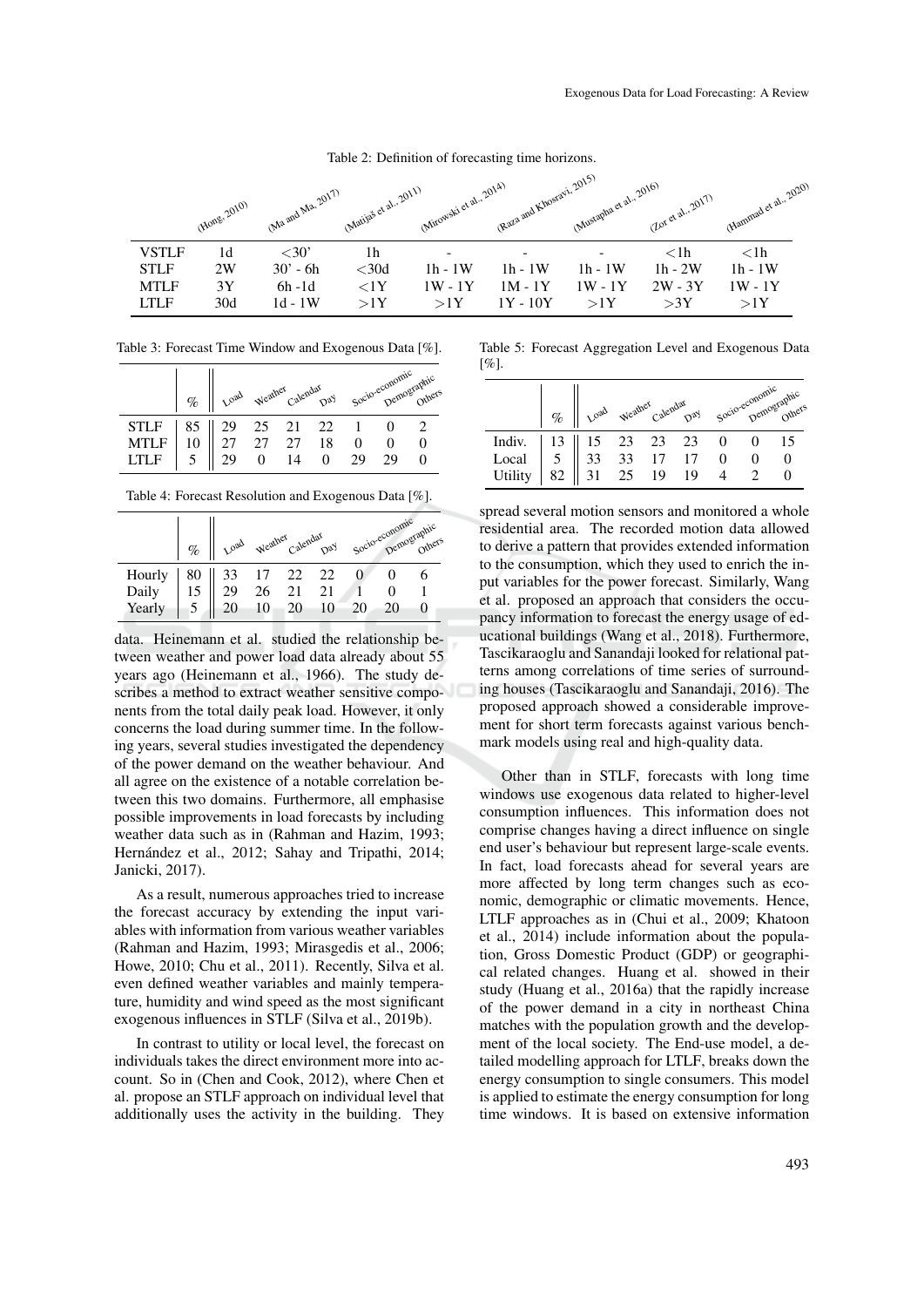about the end user that ranges till to the device level. The approach is discussed by Ghods and Kalantar in (Ghods and Kalantar, 2008).

## 4 VALUE OF EXOGENOUS DATA FOR DIFFERENT LOAD FORECAST PARAMETERS

This passage narrates on the *correlation between exogenous data types for different forecast parameters* (e.g. forecast horizon, location, climate). Higherlevel conditions have different influence on the energy consumption. Derived from statistics in section 3, it is obvious that the usable information contained in a specific exogenous data type mainly depends on the forecast parameters. Fast or slowly changing values, for instance, have more or less impact on the accuracy depending on the forecast time window. While economic or climate aspects have a significant influence in long-term forecasts, they provide barely any useful information for short-term forecasts. In fact, they appear to be basically stationary for the forecasting time period considered. Therefore, their contribution in increasing the accuracy in STLF is very small. In the study (Gul et al., 2011) Gul et al. investigate the relationship between electrical power demand and the slowly evolving economic and demographic variables. On a country level case study for Pakistan, they discovered a high correlation between the selected variables and the power demand. Generally, it can be shown that long-term forecasts use averaged data or slow changing variables with low sampling rates. In contrast, fast changing data with high sampling rates such as sky coverage are primary meaningful for short-term forecasts.

In (Wang et al., 2018), a study from Wang et al. on the energy prediction of two educational buildings, they show a variation of the most influencial factors from one semester to another. The study discuss the variable importance in a case study of an hourly energy prediction. As a consequence of the observed variation in the influence, they conclude that the energy usage of these educational buildings follow rather a semester than an annual basis pattern.

Equally to the effect on the forecast time window, exogenous data also differently influences the forecast accuracy at various aggregation levels. The lower the forecast level (e.g: room or apartment), the higher the observable impact generated by single energy consuming appliances. Information about the energy consumption for charging a battery of an evehicle, for instance, highly affect the consumption

behaviour of a single end user. On the other hand, the aggregated load on a city or country level (i.e. on a utility level) is not considerable affected by the consumption of a single battery charge. The large number of end users cancels out significant changes in a single load behaviour, due to the so called averaging effect. This effect of the aggregation level is analysed by Mirowski et al. in (Mirowski et al., 2014) and Gerwig et al. in (Gerwig, 2015) and seems to have a relevant impact in terms of the prediction accuracy.

The geographic location of the considered energy consumption is one of the variables that define the higher-level conditions. The specific climate, economic or lifestyle among others depend on the location and influence the energy consumption significantly. The effect of the geographic location, how it defines the information value of exogenous variables, becomes evident by observing the weather variables. Howe features in his thesis (Howe, 2010) the dependency of the region and the influence of the temperature on the energy consumption. So, in Philadelphia for instance, the temperature swings are limited thanks to the proximity to the ocean although the city experiences large temperature ranges than Chicago, from bitter cold winter to hot summer days. This has a certain impact on the energy consumption. In fact, the temperature influence varies among the regions due to a different use of cooling and heating devices. This effect is also discussed by De Felice et al. (De Felice et al., 2013) and Silva et al. in (Silva et al., 2019b) for the climate in Italy and South America respectively. Furthermore, in their study De Felice et al. discovered that from all included weather variables only the temperature demonstrated an evident influence on the daily load variation. On the other hand, they also conclude that in some cases the use of weather information does not show an evident benefit for daily load forecasting. A similar statement was made by Kandil et al. in (Kandil et al., 2006). For Hydro-Quebec they investigated the effect of various weather variables on the power load for the province of Quebec, in Canada. Thereby, they discovered that only temperature has a serious influence. Other weather variables like sky condition (cloud cover) and wind velocity showed no relation to the load. A brief overview of the influence of the weather factors on the electrical demand is given in (Janicki, 2017).

Using weather variables in load forecasting mainly means the inclusion of some weather variable forecasts in the input variable list. Douglas et al. investigated in (Douglas et al., 1998) the effects of the uncertainty of the variable forecasts on STLF. The performed analysis presents differing impacts of the temperature forecast errors in the vari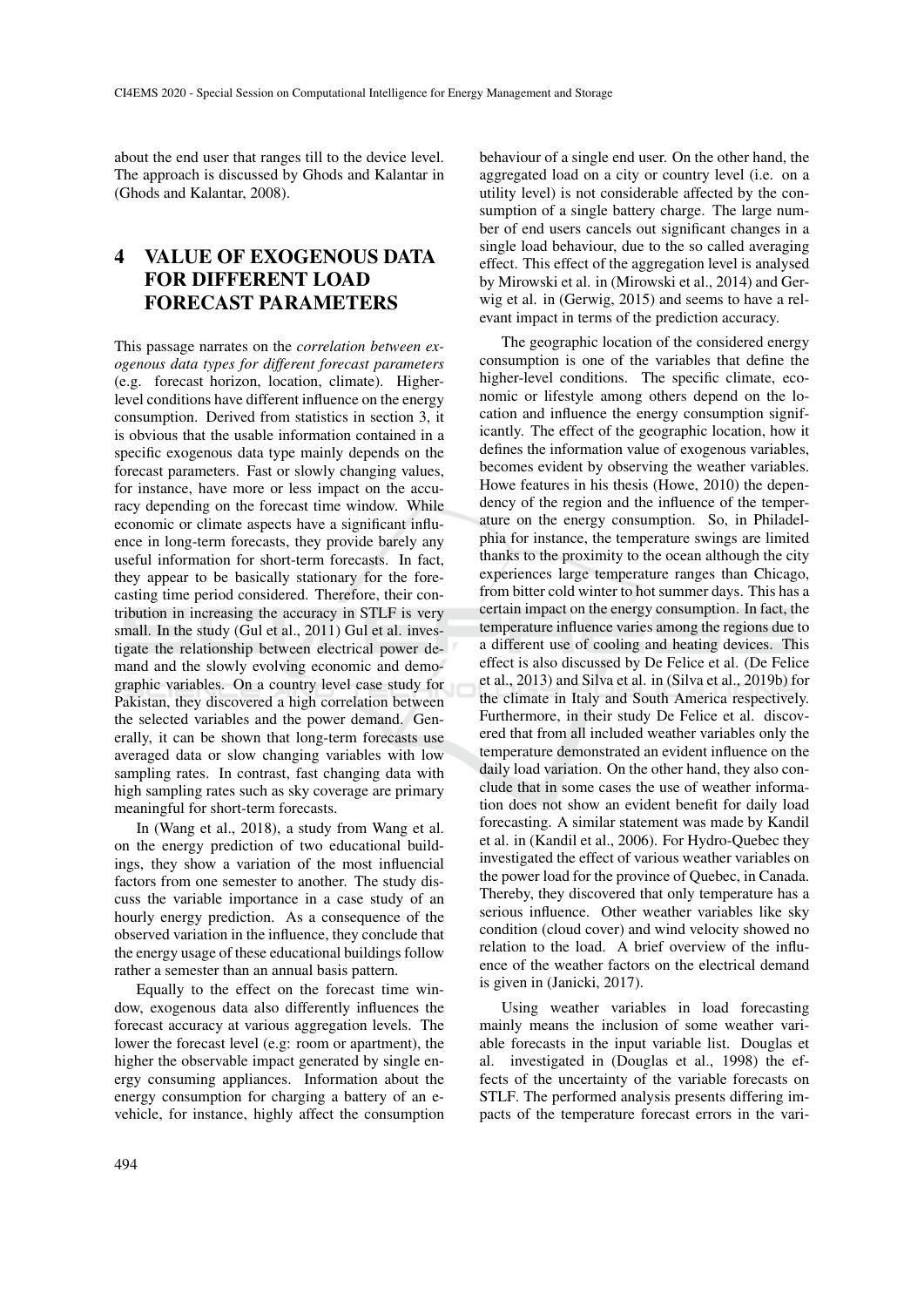ous annual seasons. Also López et al. discovered a non-linear dependency of the load on temperature in (López García et al., 2013). According to this study, the non-linearity makes raw temperature data insufficient for using in load forecasting. The data need to be contextualised for a meaningful use. However, they also proposed a STLF approach for Balearic Islands that considers the solar radiation, cloudiness and wind velocity without temperature and claimed, that the use of all variables in combination outperforms all other variants (López et al., 2017).

As exemplary shown on weather variables, the various exogenous data provide information with a different value. It highly depends on the target of the forecast - the location, time window, aggregation level and so on. Therefore, it is not possible to uniquely order the variables according to a specific relevance or prevalence rank. A proper selection of the including exogenous data and thereof the applying features is indispensable. The following section give an overview about the various feature selection methods and discusses the need for identifying the most appropriate forecast methodology.

### 5 FEATURE SELECTION METHODS

In this part it is concisely explored the *role of feature selection and its relation to exogenous variables* for different settings of load forecasting. Using exogenous data in load forecasting makes a careful feature selection fundamental. The data should provide a considerable added value to the basic information from historic load data for reaching more accurate forecasting results. The power demand is a high complex system that depends on many external factors; and some provide information with a higher value than others. Typically, it is straight forward to assume, that more information would lead to a higher forecast accuracy. However, the forecast accuracy does not strictly monotonous increase with a growth in feature number. Too many and redundant features may even drag down the forecasting performance, either by introducing inessential information or by accumulating the effects of the noise present in any real measurement. This behaviour is discussed by Cheng et al. in (Cheng et al., 2017). As a consequence, it is crucial to include only features producing a considerable, non-negligible increase in the forecast performance. However, those selected features do not necessarily show always a high correlation with the target data. In the case of sudden changes in the contextual situation, even features without a high correlation lead to

a more robust forecaster, as described by Drezga and Rahman in their study (Drezga and Rahman, 1998).

In a common forecast pipeline, valuable features are defined in an extraction and selection process that precedes the definition or training of the forecast model. The forecast output, on the other hand, may have a direct feedback on the preceding feature definition process as illustrated in Figure 1. The state-of-the-art feature selection approaches usually apply a multi-step selection procedure. Additional steps break down the feature set to a few crucial variables. Commonly used distance related metrics for defining feature's information value comprise correlation functions, Mutual Information (MI) or Fisher Information (FI). This distance metrics quantify the feature's similarity to the load data and are used as measure for the influence on it (Rana and Koprinska, 2012a; Cai et al., 2018; Hu et al., 2015; Huang et al., 2016a). However, the relation between two variables can also show a dispersed non-linear characteristics such as it is often shown for the temperature and load. For this case, Silva et al. claim more accurate relation indices when using models that estimate the existence condition and not only the linear dependency as the Pearson Linear Correlation method (Silva et al., 2019a). The approaches for the selection refinement are very broad and comprise methods of Machine Learning (ML) (Niu et al., 2010; Rana and Koprinska, 2012a), wrappers (Hu et al., 2015), minimum Redundancy Maximum Relevance (mRMR) (Huang et al., 2016a), Permutation Importance (PI) (Huang et al., 2016b) or Random Forest (RF) (Cheng et al., 2017).

Finally, a qualitative feature selection requires clean data sets, affected by a minimised noise component. As all raw data, exogenous data usually contain outliers or spikes that do not correlate with target data and distort the valuable information. For a reasonable benefit from the additional information, the anomalies need to be rejected. The advantage of such a preprocessed filtering is shown in several studies as in (Guan et al., 2013; Mustapha et al., 2016; Saleh et al., 2016). The same holds, if only certain parts of exogenous data provide valuable information. In such a case, filters need to cancel out the remaining parts before the model uses the data for training and forecast.

### 6 LOAD FORECASTING METHODOLOGIES

In this section, on top of the basic approaches reported in literature, the *selection importance of some specific features* is detailed. A broad review of various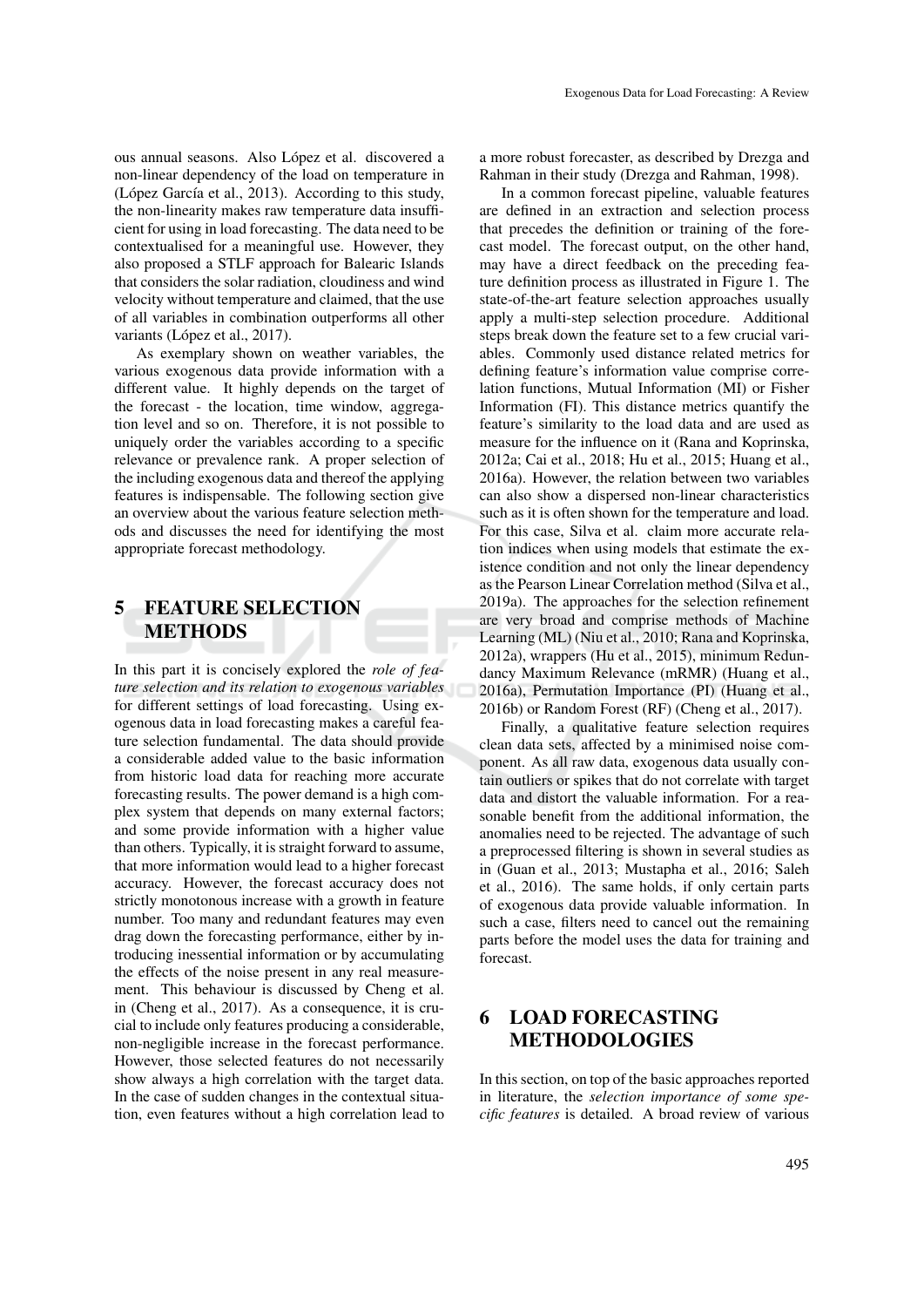STLF methodologies is presented in Srivastava (Srivastava et al., 2016). This study, in accordance with other literature analysed, separates the models mainly in two groups: statistical and machine learning approaches. Statistical models usually explicitly describe a mathematical relationship between multiple variables. Therefore their applicability is limited in case of large number of variables as well as for highly non-linear, complex dependencies. Based on this limitation, machine learning approaches gained more attention in recent years. According to comprehensive reviews of multiple applied methods and models by Gerwig et al. (Gerwig, 2015) and Hammad et al. (Hammad et al., 2020), STLF approaches favourably use machine learning models. For STLF on individual level, the results in (Marinescu et al., 2013) indicate equally good performances provided by the analyzed Artificial Intelligence (AI) and Autoregressive (AR) methods. Similarly, (Gerwig, 2015) state comparable results for Artificial Neural Network (ANN), AR and hybrid methods of both for individual households up to 1000 end-users. In contrast, Linear Regression (LR) shows comparable results only for individual users while Support Vector Regression (SVR) works well for more than 32 households. Additionally, this study also remarks a possible accuracy improvement by combining clustering methods with ANN or autoregressive methods.

Independently from the method chosen, each load forecast is based on two main components: a model and a selection of input variables presenting a considerable influence on the target dimension. Thereby, the input elements may include recordings, instant values or other forecast measurements. That holds for exogenous data but also for load data, as illustrated in Figure 1. For weather input variables, models mostly use forecast variables. These seem to provide a higher information value than historical data or instant values. In fact, the use of historic weather data requires that load forecasts also comprise weather models in order to map the information from historical data to forecast load behaviours. The other way round, when using forecasts of the weather variables, customised models do the mapping of the information from historical data to future scenarios separately (Zhu et al., 2018). Yet, in this case, the uncertainty of the weather variable forecast directly enters into the load forecast model. This yields to a forecast, that implicitly comprises the uncertainty of the input variable.

Recursive forecast approaches show a similar effect. Models such as recursive Kalman filters or Bayesian estimations use the previously calculated data point of the same time series as base for the calculation of the subsequent point, as reported in (Dou-

glas et al., 1998). Due to the recursive calculation, the forecast errors of previous data points directly affect the calculation (i.e. the forecast of the next data point). Because of this effect - the accumulation of the prediction errors - all recursive models can have a significant drift in the forecast results.

The effect of forecast errors in weather variables on load forecasting models is discussed in (Douglas et al., 1998; Fay and Ringwood, 2010). Douglas et al. note that a sizeable portion of the load forecast error is due to a lack of accuracy in the weather forecast. In order to minimise this effect, Taylor and Buizza present an approach in (Taylor and Buizza, 2003) that uses an ensemble prediction system. It estimates the midday power demand from the density function of an ensemble of 51 weather-related demand scenarios. Another approach propose Fay and Ringwood with a model fusion technique (Fay and Ringwood, 2010). They claim, that fused forecasts are often more accurate than any individual model forecasts. The model in the applied case study comprises four independent sub-models that feed a fusion algorithm. In a former study they found already, that decomposing load data into parallel series is advantageous due to the degree of independence of parallel series. Equally, Tascikaraoglu points out the positive effect of decomposed forecasting in (Tascikaraoglu and Sanandaji, 2016) and Boroojeni et al. proposed a similar approach in (Boroojeni et al., 2017). In the latter, they separate the forecast in multiple models by means of an extended Seasonal Auto-Regressive Integrated Moving Average Model (SARIMA). This allows to map multiple seasonality cycles to the power demand forecasting.

The various load forecasting methodologies process the input data in different ways. This has, as shown in literature, a notable impact on the forecast quality. Therefore, it is meaningful to define the forecast methodology depending on the input variable list.

### 7 FURTHER RESEARCH

This part presents *some gaps we noted and our future research directions* in this domain. Knowledge about the future power demand is valuable for planning and controlling the power distribution system. The increasing electrification of consumers devices and the deregulation of the energy market enhance the demand for accurate forecasts. Especially for enduser and prosumer, it is beneficial for participating on deregulated energy markets in the near future. In parallel, the growing data recordings from innumerable consumers devices opens access to new exoge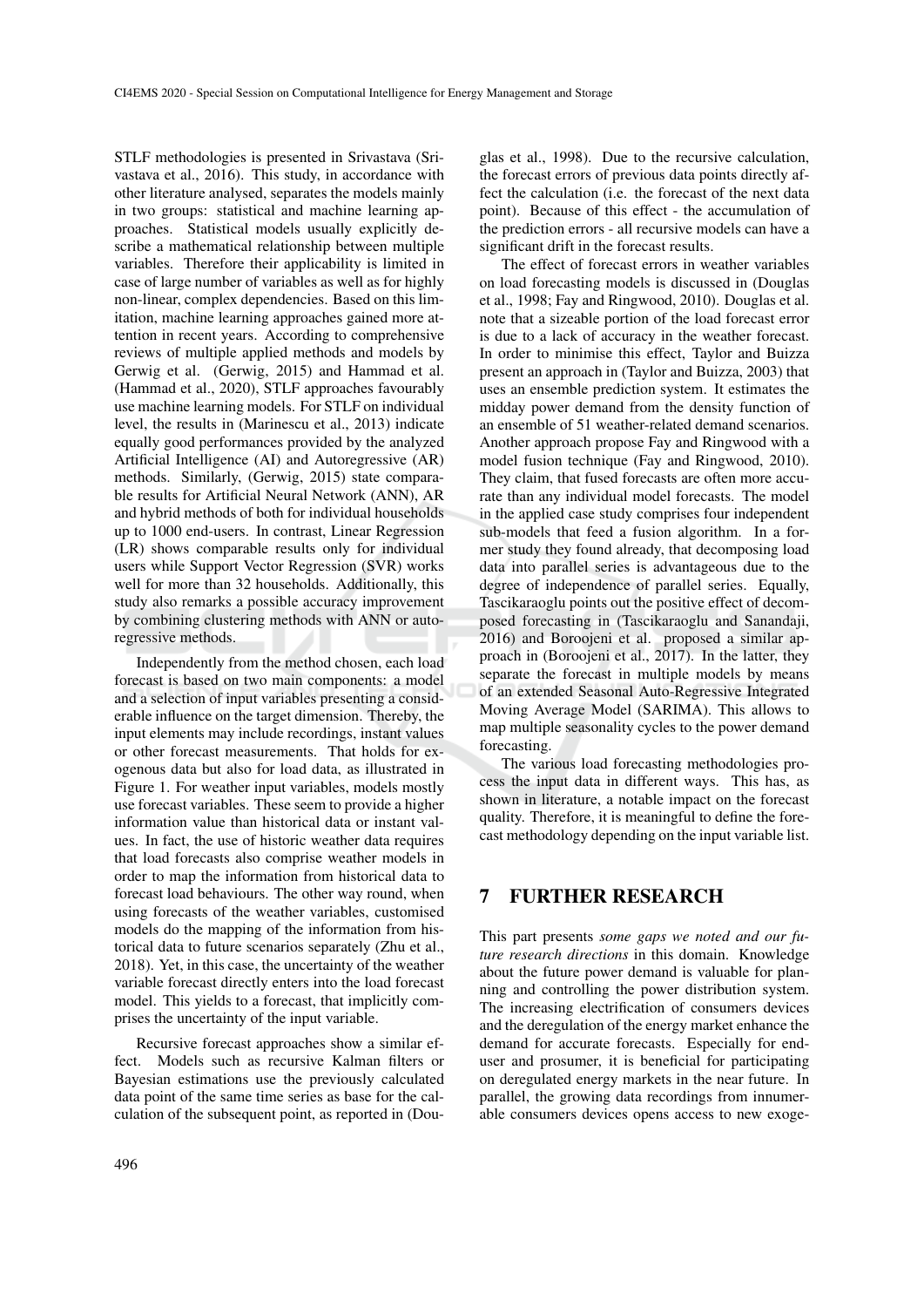nous data. The diffusion of social media platforms, digital social networking services and the electrical enhancement of everyday objects can constitute new sources of exogenous data for energy behaviour prediction. To list only a few, posts on social media platforms, status information from in-house and mobility smart appliances or wearable device data embed information relevant for factor estimation of electricity consumption. Anyway, in literature these new sources represent a minimal fraction of the exogenous variables considered for power demand forecasting, as can be observed from the category *Other data* in Table 1 (see Section 3). For instance, details about a planned home party from social media channels contain direct information of the end-user behaviour and may contribute in describing the upcoming power demand, but are currently rarely considered for this purpose. Another peculiarity is their end-user level granularity. This aggregation scale is better suited for more precisely describing the energy behaviour of individuals.

The literature shows a clear potential for increasing the load forecast accuracy by using exogenous data. Several studies highlight the correlation between these data series and the power demand and show the consequent advantage by their usage. Yet for reasonable accuracy improvements, the interaction of the consumption behaviour and the exogenous variables as well as their influence need to be fully understood.

Despite an intense research on forecast methodologies that consider exogenous data, the value provided by exogenous data is not sufficiently explored. Indeed, studies compare several exogenous variables with the consumption behaviour and analyse the forecast improvements when considering this additional information; but they mostly fail to provide an analysis of the real influence. To date, it seems to be widely unexplored, which information (i.e. which part of the exogenous variables) correlate with anomalies in the consumption or defines the higher-level contextual conditions such as the humidity in combination with the ambient temperature that influence the perception of the temperature. This would especially be of interest for demand forecasts on an individual level, as this level generally presents a high volatile consumption behaviour.

In that issue, we discovered a certain research demand in the analysis of the information value of exogenous and historical data on the individual forecast level. We see a demand in research on the impact of the describing variables and expect to have a weighting for the variables; possibly based on a fuzzification of the information value. This will play

a twofold role: on one side, structurally considering and account for the uncertainty, while, on the other side, allowing the use of a more fine grained reasoning, such as for categorical dimensions and their mapping from/to continuous values, using membership degrees. A detailed knowledge about the influence of exogenous data on the power load as well as the information value from historical data on a future load can be a key value for further research on forecast methods.

For a better use of the inclusion of exogenous data in load forecasting, the influence of these information needs to be analysed in more detail. Thereby, the choice of a suitable metric for the information value builds the base for a proper analysis of their influence. Secondly, an information value quantification for each candidate exogenous variable is required, by examining its point-wise correlation with respect to the power demand time series. Finally, weighting factors are necessary to control the exogenous variables effect on the power consumption forecast. To achieve this, it is crucial to identify the factors averaged quantified influence on the power behaviour. In this way, it should be possible to extract and apply only the key information from additional variables to power forecasts. It is expected that selective inclusion of exogenous variables in forecasting achieves higher accuracy, by removing redundant and irrelevant noise. This will be of paramount importance for improvements on energy management at the local community level, where individual power influx estimation plays a major role.

# **CONCLUSION**

Exogenous data provides additional information usable for increasing the load forecast accuracy. This review shows the significantly additional value that exogenous data can contribute to better predictive performances. Additionally, it demonstrates the need for a detailed analysis of the extracted features. Depending on several factors such as the aggregation level, area or the forecast time horizon, the variables show different influence on the load. Additional variables from exogenous data show a noteworthy information value for increasing forecast accuracy. Especially weather variables, but also others, show a high correlation with power demand. This emerges from several studies ranging from short-term to LTLF and considering high aggregation levels. In contrast, there is still a significant lack of attention about the use of exogenous data in load forecast for residential and individual level. In fact, forecast on individual level is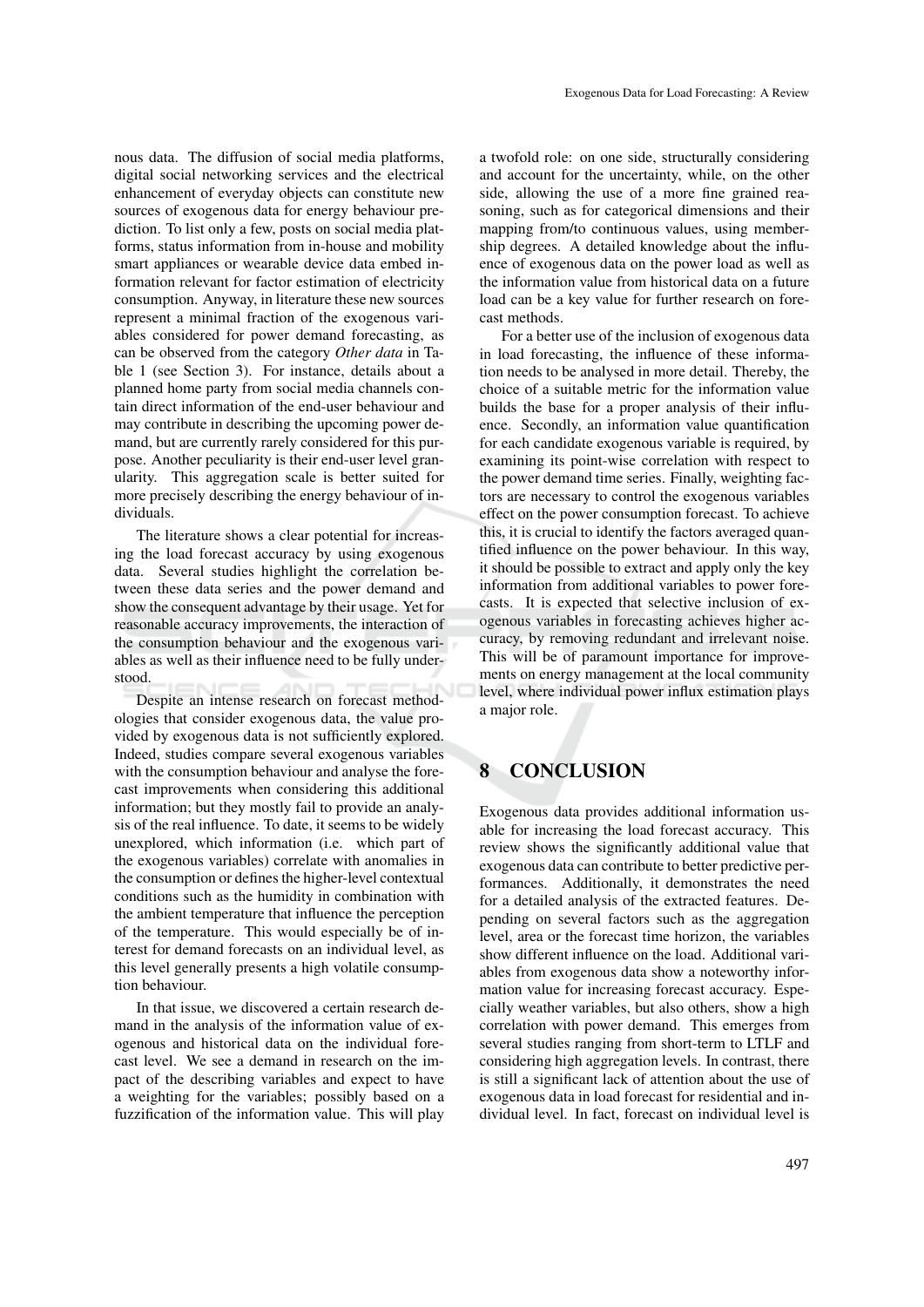generally affected by the high volatility issue. Nevertheless, this last category is increasingly becoming relevant due to the energy market deregulation and the possibility for end-users to actively participate in smart grids. As a consequence a detailed research on the feature information value from historic or exogenous data show an increased interest.

#### **REFERENCES**

- Boroojeni, K. G., Amini, M. H., Bahrami, S., Iyengar, S. S., Sarwat, A. I., and Karabasoglu, O. (2017). A novel multi-time-scale modeling for electric power demand forecasting: From short-term to medium-term horizon. *Electric Power Systems Research*, 142:58–73. ZSCC: 0000109.
- Cai, S., Liu, L., Sun, H., and Yan, J. (2018). Fisher Information Based Meteorological Factors Introduction and Features Selection for Short-Term Load Forecasting. *Entropy*, 20(3):184. ZSCC: 0000001.
- Chen, C. and Cook, D. J. (2012). Behavior-Based Home Energy Prediction. In *2012 Eighth International Conference on Intelligent Environments*, pages 57–63. ZSCC: 0000038.
- Chen, Y., Luh, P. B., and Rourke, S. J. (2008). Short-term load forecasting: Similar day-based wavelet neural networks. In *2008 7th World Congress on Intelligent Control and Automation*, pages 3353–3358. ZSCC: 0000030.
- Cheng, Y., Xu, C., Mashima, D., Thing, V. L. L., and Wu, Y. (2017). PowerLSTM: Power Demand Forecasting Using Long Short-Term Memory Neural Network. In Cong, G., Peng, W.-C., Zhang, W. E., Li, C., and Sun, A., editors, *Advanced Data Mining and Applications*, Lecture Notes in Computer Science, pages 727– 740, Cham. Springer International Publishing. ZSCC: NoCitationData[s0].
- Chu, W.-C., Chen, Y.-P., Xu, Z.-W., and Lee, W.-J. (2011). Multiregion Short-Term Load Forecasting in Consideration of HI and Load/Weather Diversity. *IEEE Transactions on Industry Applications*, 47(1):232– 237. ZSCC: 0000000.
- Chui, F., Elkamel, A., Surit, R., Croiset, E., and Douglas, P. (2009). Long-term electricity demand forecasting for power system planning using economic, demographic and climatic variables. *European J. of Industrial Engineering*, 3(3):277. ZSCC: 0000026.
- De Felice, M., Alessandri, A., and Ruti, P. M. (2013). Electricity demand forecasting over Italy: Potential benefits using numerical weather prediction models. *Electric Power Systems Research*, 104:71–79. ZSCC: 0000053.
- Douglas, A., Breipohl, A., Lee, F., and Adapa, R. (1998). The impacts of temperature forecast uncertainty on Bayesian load forecasting. *IEEE Transactions on Power Systems*, 13(4):1507–1513. ZSCC: 0000152.
- Drezga, I. and Rahman, S. (1998). Input variable selection for ANN-based short-term load forecasting.

*IEEE Transactions on Power Systems*, 13(4):1238– 1244. ZSCC: 0000223.

- Fay, D. and Ringwood, J. V. (2010). On the Influence of Weather Forecast Errors in Short-Term Load Forecasting Models. *IEEE Transactions on Power Systems*, 25(3):1751–1758. ZSCC: 0000063.
- Gerwig, C. (2015). Short Term Load Forecasting for Residential Buildings—An Extensive Literature Review. In Neves-Silva, R., Jain, L. C., and Howlett, R. J., editors, *Intelligent Decision Technologies*, Smart Innovation, Systems and Technologies, pages 181– 193, Cham. Springer International Publishing. ZSCC: NoCitationData[s0].
- Ghods, L. and Kalantar, M. (2008). Methods for long-term electric load demand forecasting; a comprehensive investigation. In *2008 IEEE International Conference on Industrial Technology*, pages 1–4. ZSCC: 0000110 ISSN: null.
- Gross, G. and Galiana, F. (1987). Short-term load forecasting. *Proceedings of the IEEE*, 75(12):1558–1573. ZSCC: 0000921.
- Guan, C., Luh, P. B., Michel, L. D., Wang, Y., and Friedland, P. B. (2013). Very Short-Term Load Forecasting: Wavelet Neural Networks With Data Pre-Filtering. *IEEE Transactions on Power Systems*, 28(1):30–41. ZSCC: NoCitationData[s0].
- Gul, M., Qazi, S. A., and Qureshi, W. A. (2011). Incorporating economic and demographic variablesfor forecasting electricity consumption in Pakistan. In *2011 2nd International Conference on Electric Power and Energy Conversion Systems (EPECS)*, pages 1–5. ZSCC: 0000015 ISSN: null.
- Hammad, M. A., Jereb, B., Rosi, B., and Dragan, D. (2020). Methods and Models for Electric Load Forecasting: A Comprehensive Review. *Logistics & Sustainable Transport*, 11(1):51–76. ZSCC: 0000000.
- Heinemann, G. T., Nordmian, D. A., and Plant, E. C. (1966). The Relationship Between Summer Weather and Summer Loads - A Regression Analysis. *IEEE Transactions on Power Apparatus and Systems*, PAS-85(11):1144–1154. ZSCC: 0000127.
- Hernández, L., Baladrón, C., Aguiar, J. M., Calavia, L., Carro, B., Sanchez-Esguevillas, A., Cook, D. J., Chi- ´ narro, D., and Gómez, J. (2012). A Study of the Relationship between Weather Variables and Electric Power Demand inside a Smart Grid/Smart World Framework. *Sensors*, 12(9):11571–11591. ZSCC: NoCitationData[s0].
- Hong, T. (2010). *Short Term Electric Load Forecasting*. PhD thesis, North Carolina State University.
- Howe, K. J. (2010). *AN ANALYSIS OF WEATHER FORE-CASTS IN THE CONTEXT OF ELECTRICITY USE*. PhD thesis, Pennsylvania State University. ZSCC: 0000000.
- Hu, Z., Bao, Y., Xiong, T., and Chiong, R. (2015). Hybrid filter–wrapper feature selection for short-term load forecasting. *Engineering Applications of Artificial Intelligence*, 40:17–27. ZSCC: 0000106.
- Huang, N., Hu, Z., Cai, G., and Yang, D. (2016a). Short Term Electrical Load Forecasting Using Mu-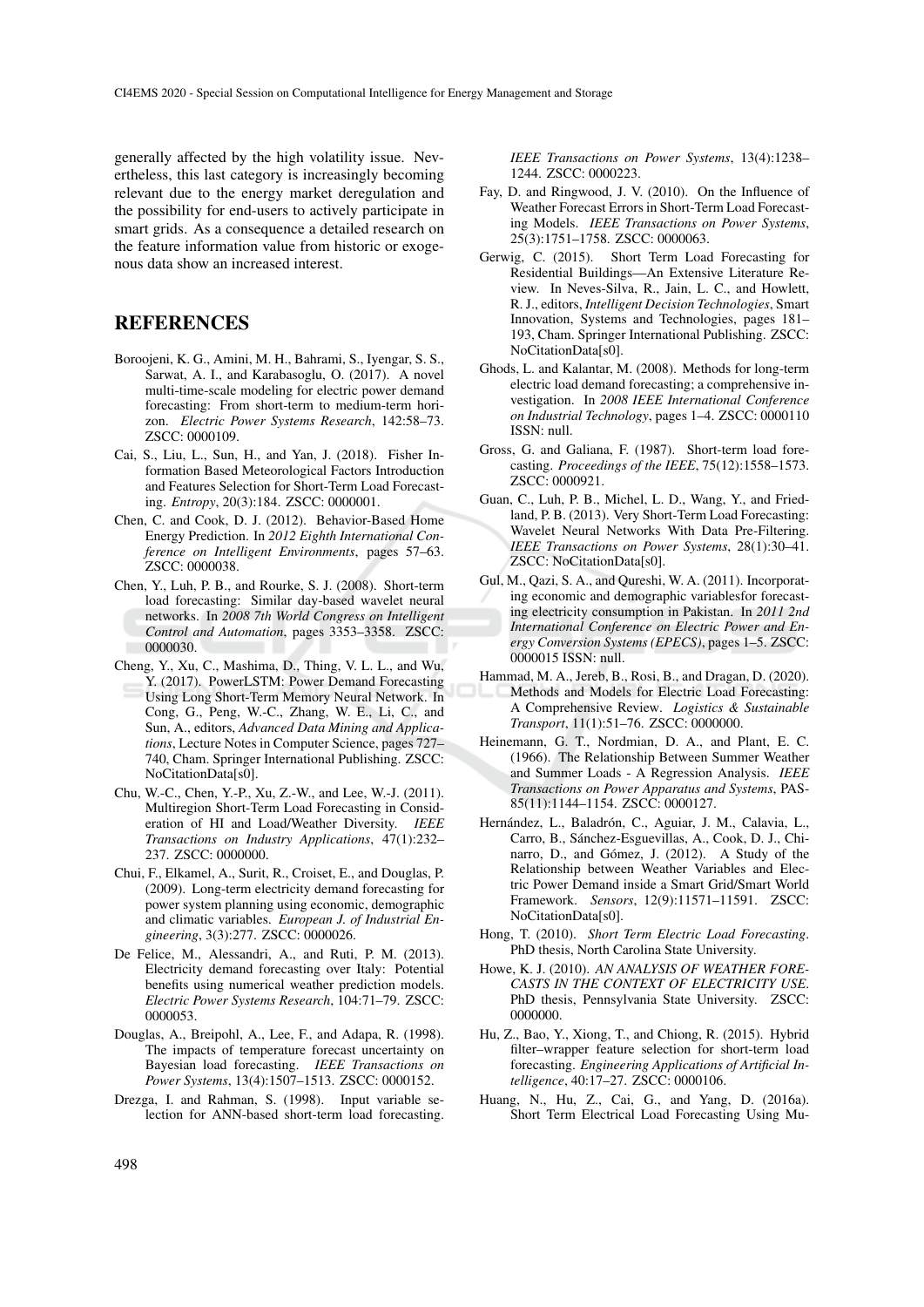tual Information Based Feature Selection with Generalized Minimum-Redundancy and Maximum-Relevance Criteria. *Entropy*, 18(9):330. ZSCC: 0000009.

- Huang, N., Lu, G., and Xu, D. (2016b). A Permutation Importance-Based Feature Selection Method for Short-Term Electricity Load Forecasting Using Random Forest. *Energies*, 9(10):767. ZSCC: 0000027.
- Janicki, M. (2017). Methods of weather variables introduction into short-term electric load forecasting models - a review. *Przeglad Elektrotechniczny*, 1(4):72–75. ZSCC: 0000001.
- Jiang, P., Liu, F., and Song, Y. (2017). A hybrid forecasting model based on date-framework strategy and improved feature selection technology for short-term load forecasting. *Energy*, 119:694–709. ZSCC: 0000065.
- Kandil, N., Wamkeue, R., Saad, M., and Georges, S. (2006). An Efficient Approach for Shorterm Load Forecasting using Artificial Neural Networks. In *2006 IEEE International Symposium on Industrial Electronics*, volume 3, pages 1928–1932. ZSCC: 0000203 ISSN: 2163-5145.
- Khatoon, S., Ibraheem, Singh, A. K., and Priti (2014). Effects of various factors on electric load forecasting: An overview. In *2014 6th IEEE Power India International Conference (PIICON)*, pages 1–5. ZSCC: NoCitationData[s0] ISSN: null.
- López, M., Valero, S., Senabre, C., and Gabaldón, A. (2017). Analysis of the influence of meteorological variables on real-time Short-Term Load Forecasting in Balearic Islands. In *2017 11th IEEE International Conference on Compatibility, Power Electronics and Power Engineering (CPE-POWERENG)*, pages 10– 15. ZSCC: 0000004 ISSN: 2166-9546.
- López García, M., Valero, S., Senabre, C., and Gabaldón Marín, A. (2013). Short-Term Predictability of Load Series: Characterization of Load Data Bases. *IEEE Transactions on Power Systems*, 28(3):2466– 2474. ZSCC: 0000011.
- Ma, J. and Ma, X. (2017). State-of-the-art forecasting algorithms for microgrids. In *2017 23rd International Conference on Automation and Computing (ICAC)*, pages 1–6. ZSCC: 0000006 ISSN: null.
- Marinescu, A., Harris, C., Dusparic, I., Clarke, S., and Cahill, V. (2013). Residential electrical demand forecasting in very small scale: An evaluation of forecasting methods. In *2013 2nd International Workshop on Software Engineering Challenges for the Smart Grid (SE4SG)*, pages 25–32. ZSCC: 0000053 ISSN: null.
- Matijaš, M., Cerjan, M., and Krajcar, S. (2011). Features affecting the load forecasting error on country level. In *Proceedings of the 2011 3rd International Youth Conference on Energetics (IYCE)*, pages 1–7. ZSCC: 0000008 ISSN: null.
- Mazzola, L., Denzler, A., and Christen, R. (2020). Towards a Peer-to-Peer Energy Market: an Overview.<br>arXiv:2003.07940 [physics]. ZSCC: NoCitation*arXiv:2003.07940 [physics].* Data[s0] arXiv: 2003.07940.
- Mirasgedis, S., Sarafidis, Y., Georgopoulou, E., Lalas, D. P.,

Moschovits, M., Karagiannis, F., and Papakonstantinou, D. (2006). Models for mid-term electricity demand forecasting incorporating weather influences. *Energy*, 31(2):208–227. ZSCC: 0000258.

- Mirowski, P., Chen, S., Ho, T. K., and Yu, C.-N. (2014). Demand forecasting in smart grids. *Bell Labs Technical Journal*, 18(4):135–158. ZSCC: 0000085.
- Mustapha, M., Mustafa, M. W., Khalid, S. N., Abubakar, I., and Abdilahi, A. M. (2016). Correlation and Wavelet-based Short-Term Load Forecasting using Anfis. *Indian Journal of Science and Technology*, 9(46). ZSCC: 0000006.
- Niu, D., Wang, Y., and Wu, D. D. (2010). Power load forecasting using support vector machine and ant colony optimization. *Expert Systems with Applications*, 37(3):2531–2539. ZSCC: 0000305.
- Rahman, S. and Hazim, O. (1993). A generalized knowledge-based short-term load-forecasting technique. *IEEE Transactions on Power Systems*, 8(2):508–514. ZSCC: 0000325.
- Rana, M. and Koprinska, I. (2012a). Electricity load forecasting using non-decimated wavelet prediction methods with two-stage feature selection. In *The 2012 International Joint Conference on Neural Networks (IJCNN)*, pages 1–8. ZSCC: 0000005 ISSN: 2161- 4407.
- Rana, M. and Koprinska, I. (2012b). Shift Invariance and Border Distortion in Wavelet-Based Electricity Load Forecasting. In *21st International Conference on Pattern Recognition (ICPR 2012)*, page 4. ZSCC: 0000000.
- Rana, M. and Koprinska, I. (2013). Wavelet Neural Networks for Electricity Load Forecasting – Dealing with Border Distortion and Shift Invariance. In Mladenov, V., Koprinkova-Hristova, P., Palm, G., Villa, A. E. P., Appollini, B., and Kasabov, N., editors, *Artificial Neural Networks and Machine Learning – ICANN 2013*, Lecture Notes in Computer Science, pages 571– 578, Berlin, Heidelberg. Springer. ZSCC: NoCitation-Data[s0].
- Raza, M. Q. and Khosravi, A. (2015). A review on artificial intelligence based load demand forecasting techniques for smart grid and buildings. *Renewable and Sustainable Energy Reviews*, 50:1352–1372. ZSCC: 0000334.
- Sahay, K. B. and Tripathi, M. (2014). Day ahead hourly load forecast of PJM electricity market and iso new england market by using artificial neural network. In *ISGT 2014*, pages 1–5. ZSCC: 0000029 ISSN: null.
- Saleh, A. I., Rabie, A. H., and Abo-Al-Ez, K. M. (2016). A data mining based load forecasting strategy for smart electrical grids. *Advanced Engineering Informatics*, 30(3):422–448. ZSCC: 0000034.
- Silva, L. N., Abaide, A. R., Figueiró, I. C., Martinuzzi, D., and Rigodanzo, J. (2017). Development of an ANN model to multi-region short-term load forecasting based on power demand patterns recognition. In *2017 IEEE PES Innovative Smart Grid Technologies Conference - Latin America (ISGT Latin America)*, pages 1–6. ZSCC: 0000001.